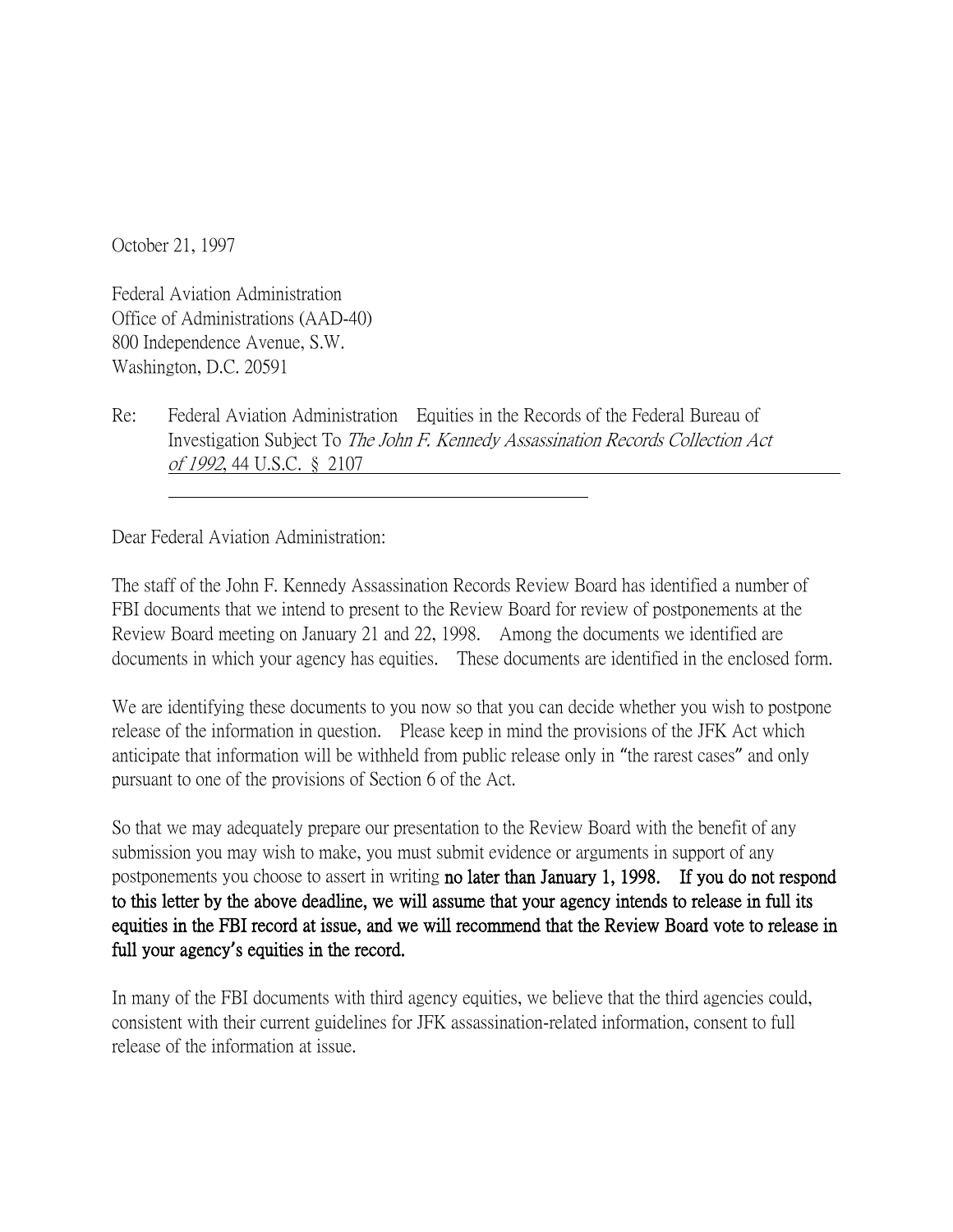Federal Aviation Administration October 21, 1997 Page 2

If you have any questions regarding the documents identified on the enclosed forms, please call Carol Keeley or Debbie Beatty of the JFK Task Force at the FBI at (202) 324-0571 or Laura Denk or Kevin Tiernan of the Review Board staff at (202) 724-0088. Thank you, in advance, for your cooperation.

Sincerely,

T. Jeremy Gunn Executive Director

Enclosure